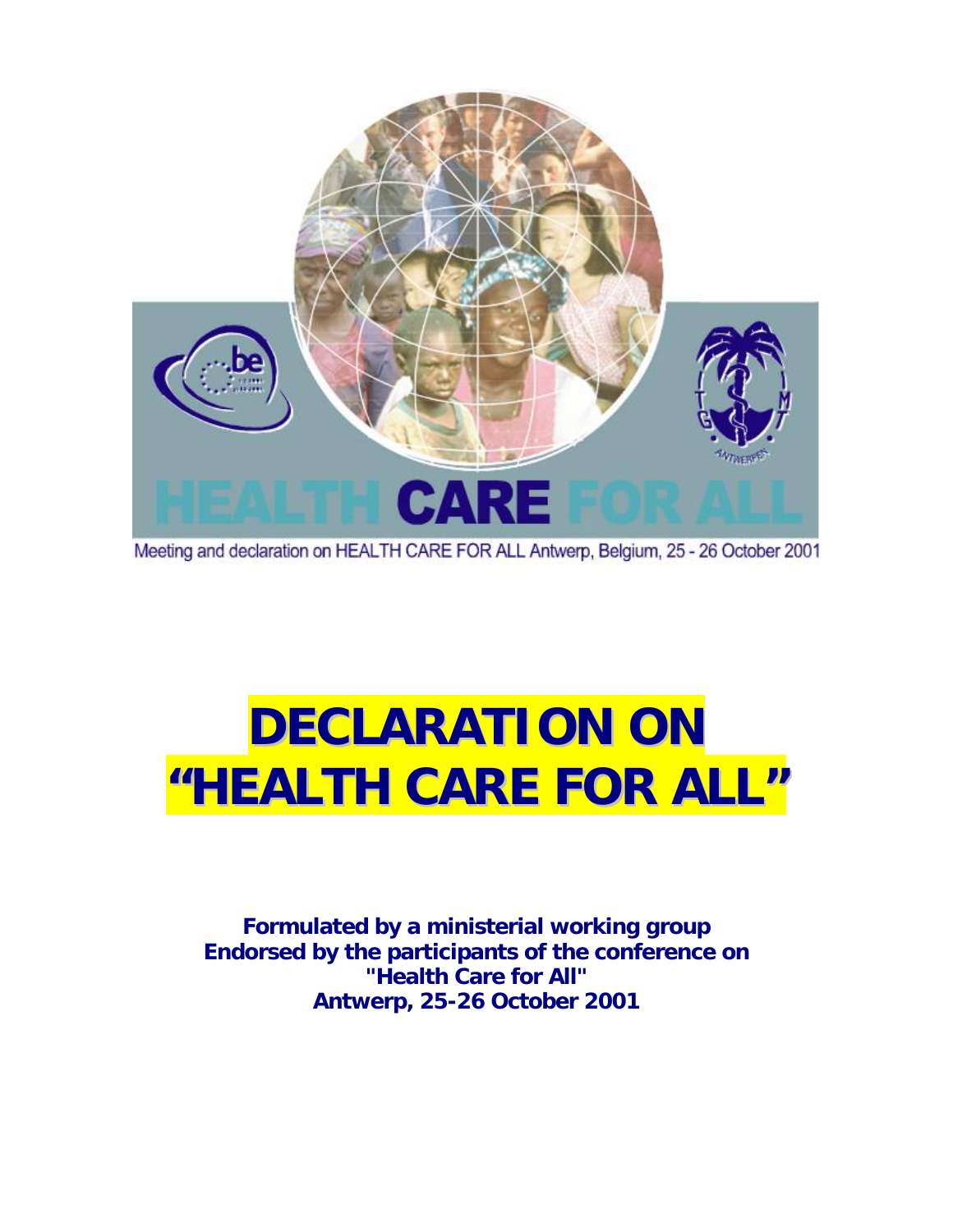The meeting on "Health Care for All" in Antwerp, Belgium on 25-26th October 2001, initiated by the Belgian Government as President of the European Union and the Antwerp Institute for Tropical Medicine, was attended by Ministers and Directors of Health of the fifteen African partner countries of Belgium, directors and high-level representatives of the European Union and its member states, of UN-associated, other international and non-governmental organisations, the pharmaceutical industry, and scientists and experts concerned with world-wide health development and disease control.

**Full information: [WWW.ITG.BE/HCA](http://www.itg.be/HCA)**

## **Preamble**

Health care in this declaration is not limited to health providing curative services but also includes health promotion, prevention, rehabilitation and cure.

Access to adequate health care is above all a fundamental human right, and thus a social, economic and political issue. Poverty, inequality, violence and injustice are still at the root of ill-health and death in many low income countries. Ensuring health care for all demands a review of the impact of globalisation, within a coherent socio-economic and political framework aiming at sustainable human development.

The universal objective of "Health for all", called for by the World Health Organisation and all its member states in the Alma Ata Declaration of 1978, has not yet been reached. Where states have played a strong role in social investment, and in particular in health systems, substantial improvements in the overall health conditions of their citizens have been made. These successes have largely been based on the interplay between the public demand for health services and better living conditions, and the adoption by the state of community supportive approaches to ensure universal access to health care, consistent with the spirit of Alma Ata.

For many low income countries, however, the increasing burden due to HIV/AIDS, tuberculosis, malaria, other tropical and infectious diseases, malnutrition and non communicable disorders, as well as the health needs of populations at risk from natural and man made disasters, have severely worsened and complicated the challenge to reach "Health for All".

In addition, economic restructuring has lead to reduced public spending, shortages and demotivation of staff, lack of resources and training, and poor maintenance of infrastructures. International and national market failures contribute considerably to the imbalance in the global access to health care. The scarce human resources available for the health sector are limited or even reduced by structural adjustment programmes and brain drain. International assistance to low income countries, directed at strengthening national and local health systems and improving health, has not responded adequately nor timely to the increased needs.

Having reviewed their achievements, problems and needs, the participants of the meeting have formulated and endorsed the following declaration.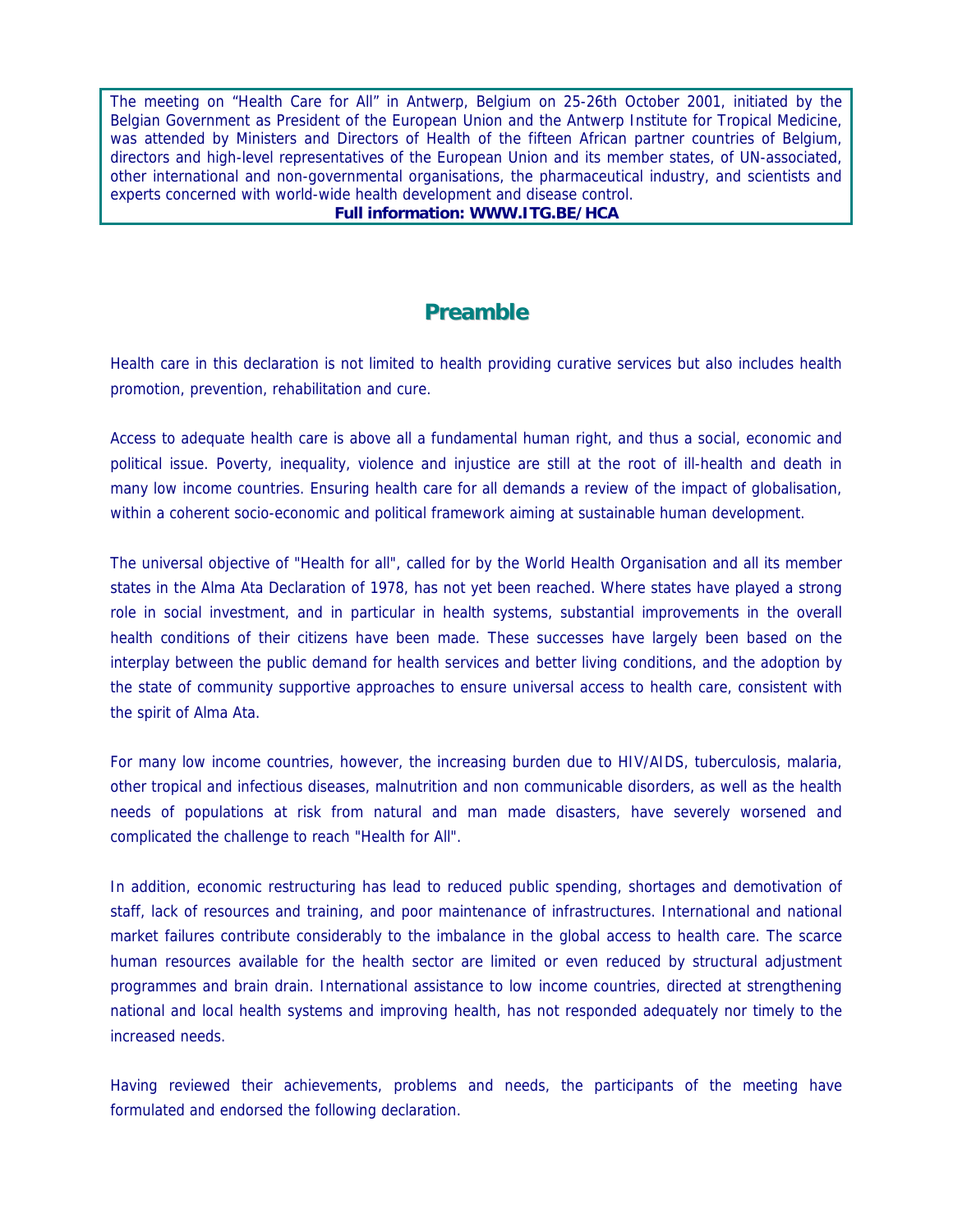#### **We consider that**

Access to health care is a fundamental human right. While recognising health for all as the ultimate goal, accessible, efficient, adequate and equitable health **care** for all is the most urgent need for improving global health, fighting diseases and reducing poverty.

Pursuing the goal of providing accessible health care to all is also a common agenda behind which all stakeholders can unite their forces, for the following reasons:

- (1) **Social** access to health care is a key to poverty alleviation, socio-economic productivity, human development and political stability;
- (2) **Medical** quality health services are essential for proper case management, and the sound use of drugs, vaccines, health technologies and commodities;
- (3) **Epidemiological** well structured and functioning health care systems are indispensable for the sustainable control, prevention and surveillance of diseases;
- (4) **Scientific** new tools and methods need adequate health care systems for efficient application and the adherence to medical ethics of research;
- (5) **Economic** adequate and well financed health care systems provide the structural market conditions for the distribution and development of drugs, vaccines and commodities;
- (6) **International** universal access to health care is crucial to reducing poverty and to realising the development goals in health of the United Nations.

### **We recognise that**

- (1) States have a responsibility to ensure the best possible health for their people, who have a right and duty to participate in their health improvement. The international community has the obligation to assist low-income countries in reaching their social goals, especially access to health care for all and the reduction of the burden due to poverty-related diseases.
- (2) Governments must provide the necessary stewardship, by creating optimal policy frameworks and conditions for all stakeholders in the health system, assuring and co-ordinating adequate public and private inputs, and guiding international assistance. They must ensure accessibility, particularly for the poor, financial sustainability, quality, efficiency and fairness of the health systems. Health services should be client oriented, responsive to the needs and demands of the population, and fully respect the individual.
- (3) The international community has the duty to provide all necessary financial investments and technical support to low income countries in order to ensure global access to health care, but must also promote fair market mechanisms for essential drugs and commodities, and the development of the human resources in the health sector.
- (4) Health research must go beyond the development of new drugs and vaccines. Research on the improvement of health systems and of existing control interventions must be strengthened. Strong emphasis must be given to the reinforcement of the research capacities in the diseaseburdened countries, the development of international networks, and the linkage between the research communities and the policy makers, health workers, civil society and the population.